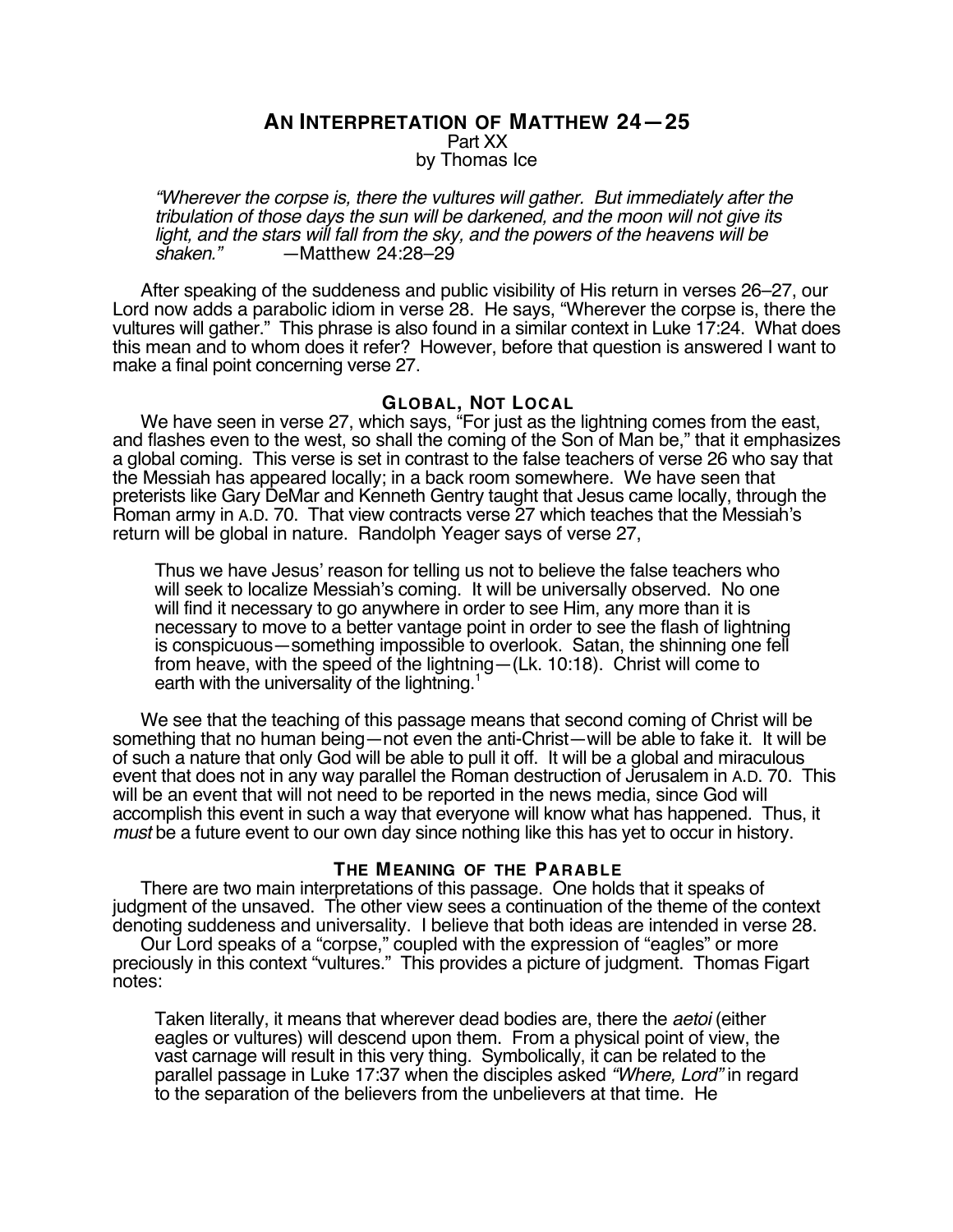answered, "Wherever the body is, there will the eagles (aetoi) be gathered together." This means that these two similar statements refer to the judgment to come upon the unbelievers who are not prepared to meet Him.<sup>2</sup>

In addition to a judgment warning in conjunction with the return of Jesus to earth, the grammar appears to require an emphasis upon the global suddeness of the event. Heinrich Meyer points this out as follows:

Confirmation of the truth that the advent will announce its presence everywhere, and that from the point of view of the retributive punishment which the coming One will be called upon everywhere to execute. The emphasis of this figurative adage is on *hopou ean ê* and ekeî: "Wherever the carcase may happen to be, there will the eagles be gathered together,"—on no spot where there is a carcase will this fathering fail, so that, when the Messiah shall have come, He will reveal Himself everywhere in this aspect also (namely, as an avenger).<sup>3</sup>

That this proverb includes a global and suddeness aspect is supported by the preceding context, which I have noted before emphasizes Christ's sudden and public return.

## **NOT A REFERENCE TO A.D. 70**

Preterists, not surprisingly, try to twist and turn this verse into a proverb that supports their first century fulfillment assumption. Dr. Kenneth Gentry declares:

This seems to speak of the dreadful devastation Rome wreaks upon Israel. The furious soldiers who cruelly ravage the people will destroy national, political Israel. Josephus often mentions the rage of the Roman troops: . . . The imagery is familiar enough to an agrarian people: the ugly, rotting corpse of an animal blanketed by bickering birds of prey.4

Fellow preterist Gary DeMar echoes Dr. Gentry's view and says,

The Jerusalem of Jesus' day, because of its dead rituals, was a carcass, food for the scavenging birds, the Roman armies. This is an appropriate description of Jerusalem's acts of abomination. In addition, we know that tens of thousands (Josephus says over a million) were killed during the Roman siege. Even the temple area was not spared. The Idumean and Zealot revolt left thousands slaughtered in and around the temple. . . . There was no life in Jerusalem since the Lord had departed. As our High Priest, Jesus could no longer remain in the city because of its defilement. It had to be burned with fire for purification.

Just as there is little life left once the vultures have gathered, so with the destruction of the temple and the desolation of the city, the shadow of heavenly things is no more. $5$ 

I have already shown from the context that this passage in general refers to a future return of Christ. If the surrounding context teaches a future return of Christ, which it does, then this passage cannot reference a past event. Meyer rightly notes:

Others (Lightfoot, Hammond, Clericus, Wolf, Wetstein) have erroneously supposed that the carcase alludes to Jerusalem or the Jews, and that the eagles are intended to denote the Roman legions with their standards (Xen. Anab. I. 10. 12; Plut. Mar. 23). But it is the advent that is in question; while according to vv. 23-27, on *hopou ean ê* cannot be taken as referring to any one particular locality.<sup>6</sup>

Alan M'Neile echoes Meyer's point and declares, "It does not describe . . . the eagles on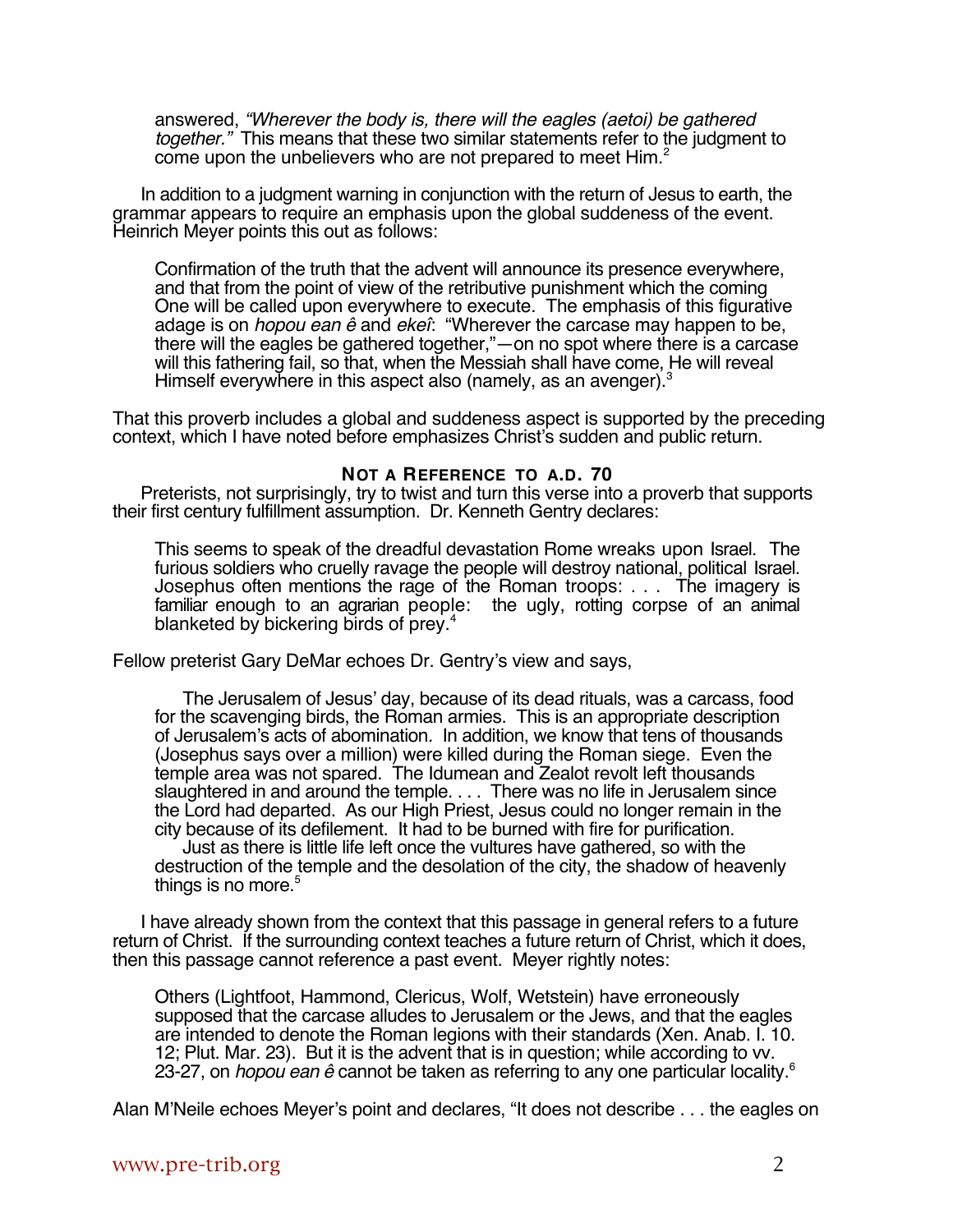the Roman standards in the attack on Jerusalem; the last is not the subject dealt with either in Mat. or Lk."7 William Kelly summarizes the correct view of the passage when he states the following:

Applied to Israel, all is simple. The carcase represents the apostate part of that nation; the eagles, or vultures, are the figure of the judgments that fall upon it. It is not only, then, that there will be the lightning-like display of Christ in judgment; but the agents of His wrath shall know where, and how, to deal with that which is abominable in God's sight.<sup>8</sup>

# **AFTER THE TRIBULATION OF THOSE DAYS**

Having mentioned the second coming of Christ in verses 27–28 in reference to how He will appear (i.e., privately or publicly), in this next section (verses 29-31), Jesus describes His return. The first thing Christ says is that His return will take place "immediately after the tribulation of those days." This means that the events described in the rest of verses 29–31 will occur *immediately* after the events of the tribulation. This seems obvious enough. However, not all seem to understand that.

Preterist Gary DeMar says that Christ's coming was a "coming in judgment upon Jerusalem in A.D. 70."9 If the judgment events upon Jerusalem took place in verses 4–28 and occurred before verse 29, as DeMar teaches, then that would mean that he believes that verses 29–31 describe a second coming, different from the one spoken of in verse 27. This is exactly what preterists must do in order to maintain their twisted view of Christ's prophetic discourse. DeMar admits, "Jesus' 'coming' in judgment upon Jerusalem (Matt. 24:27) and His coming 'up to the Ancient of Days' (Dan. 7:13) were two events that occurred within the time span of the first generation of Christians. There is no future fulfillment of those events."<sup>10</sup> Since DeMar is himself teaching multiple comings of Christ, it seems inconsistent that he could be so vocal against others, like pretribulationists, who also see several comings of our Lord. Yet DeMar heaps great disdain on what he calls "a two-stage coming."11

Kelly rightly observes the following points about this bizarre preterist perspective:

One can hardly be asked to notice the old effort to apply these verses to the Roman triumph over Jerusalem. On the fact of it, could this be said to be "immediately after the tribulation"? or was it not rather the crowning of Jewish sorrow, not the glorious reversal of their sufferings by a divine deliverance? Whatever prodigies Josephus reports were rather during the tribulation he records; whereas the signs spoken of here, literal or figurative, are to follow "the tribulation of those day"  $(i.e.,$  the future crisis of Jerusalem).<sup>12</sup>

If the preterist view should be maintained, it would mean the disciples' question about "what will be the sign of your coming?" (verse 3) would have to have multiple answers. Yet we find no such thing in Christ's discourse. Should not the disciples' question read: "what will be the signs of your comings?" It appears that since neither preterist return is a bodily, physical return, but instead are spiritual or non-physical comings, that one can have Christ coming and going all over the place. One could have Christ coming every day in some spiritual way, if coming does not refer to an actual physical event. These are the kinds of things that a preterist must do in their attempts to make their system appear to work to their little circle of followers. James Morison notes the following insights:

This word *immediately* has been a perfect rack of torture to such expositors as have lost their way in the interpretation of the chapter. . . . The whole difficulty arises from assuming that the tribulation of those days has reference to the tribulation that was to be experienced in connection with the destruction of Jerusalem. (See vers. 16–21.) There is not however the slightest necessity for